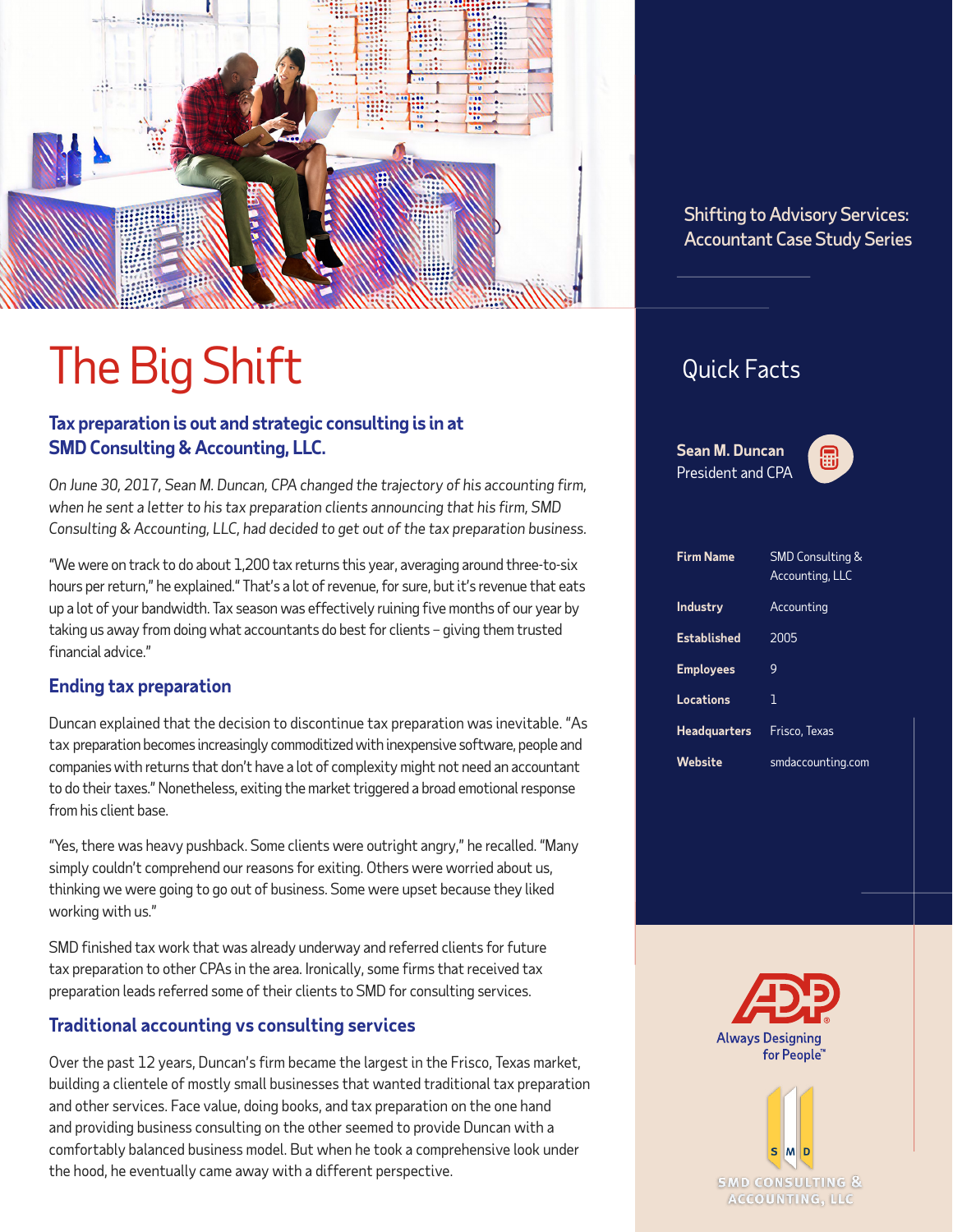"Traditional accounting is more about playing the role of an historian," he observed. "You're basically immersed in bookkeeping and preparing tax returns – reactive activities that are meant to make sure your clients stay out of trouble. Helping them to thrive and grow their businesses had become almost secondary because of the time burdens of tax preparation. The growth of the tax preparation side of the business was dominating everything else we wanted to do – including the delivery of consultative services that our clients needed."

Exiting the tax preparation business enables the firm to increase its consulting activities, such as decision point analysis for clients (e.g., buying vs. leasing and whether to hire new employees) and process improvement consulting.

#### **Shifting the focus toward consulting**

"A CPA knows a lot of stuff about a lot of stuff. From when I started the firm a dozen years ago, we offered consultative services," said Duncan. "There has always been a huge need for that kind of assistance in our geographical market – and likely elsewhere."

"The problem is that tax preparation was taking the consultation part of our business out of the game for almost half the year – every year. Many small businesses who could have used consultative help were arbitrarily waiting until tax season was winding down so they could talk with us." For example, one client that didn't want to bother Duncan during tax season eventually ended up doing three times as much non-tax preparation business with the firm.

A keen observer of trends, Duncan began reading reports about the potential impact of technological disruption in the accounting industry. One of many early warning signs appeared several years ago in the Journal of Accountancy ("Technology and CPAs: Visions of the Future"), where an article predicted, "The experts foresee technology automating most data entry and data aggregation work while commoditizing lower-margin services such as tax preparation." A report in Entrepreneur ("The Accounting Industry's Death is Great News for Your Business") put it more bluntly: "Ready or not, change is coming to accounting."

Duncan's personal hunch: "The industry needs to prepare for a major shift. In the next five to ten years, I think 50 percent of the tax preparation opportunity for accountants that currently exists is going to go away."

#### **Creating a better work/life balance**

Technological disruption and better long-term economics weren't the only reasons Duncan opted to end tax preparation services. An equally important reason, he said, was the well-being of his employees.

"Tax preparation was making nearly half of every year a pretty miserable experience for our people. With new technology putting the writing on the wall for our future in tax preparation, it also opened the door for us to improve our quality of life. There was more time for personal lives. More time to go to our children's ballgames and school concerts. More time to enjoy life."

#### **Leveraging the value of payroll service providers**

Consulting services is also likely to broaden opportunities for Duncan to work with outside partners, like service providers. Although his firm is out of the tax preparation business, he still helps clients address core business functions like payroll and HR – but he's not interested in being involved with the nuts and bolts of either process.

"Tax season was effectively ruining five months of our year by taking us away from doing what accountants do best for clients – giving them trusted financial advice."